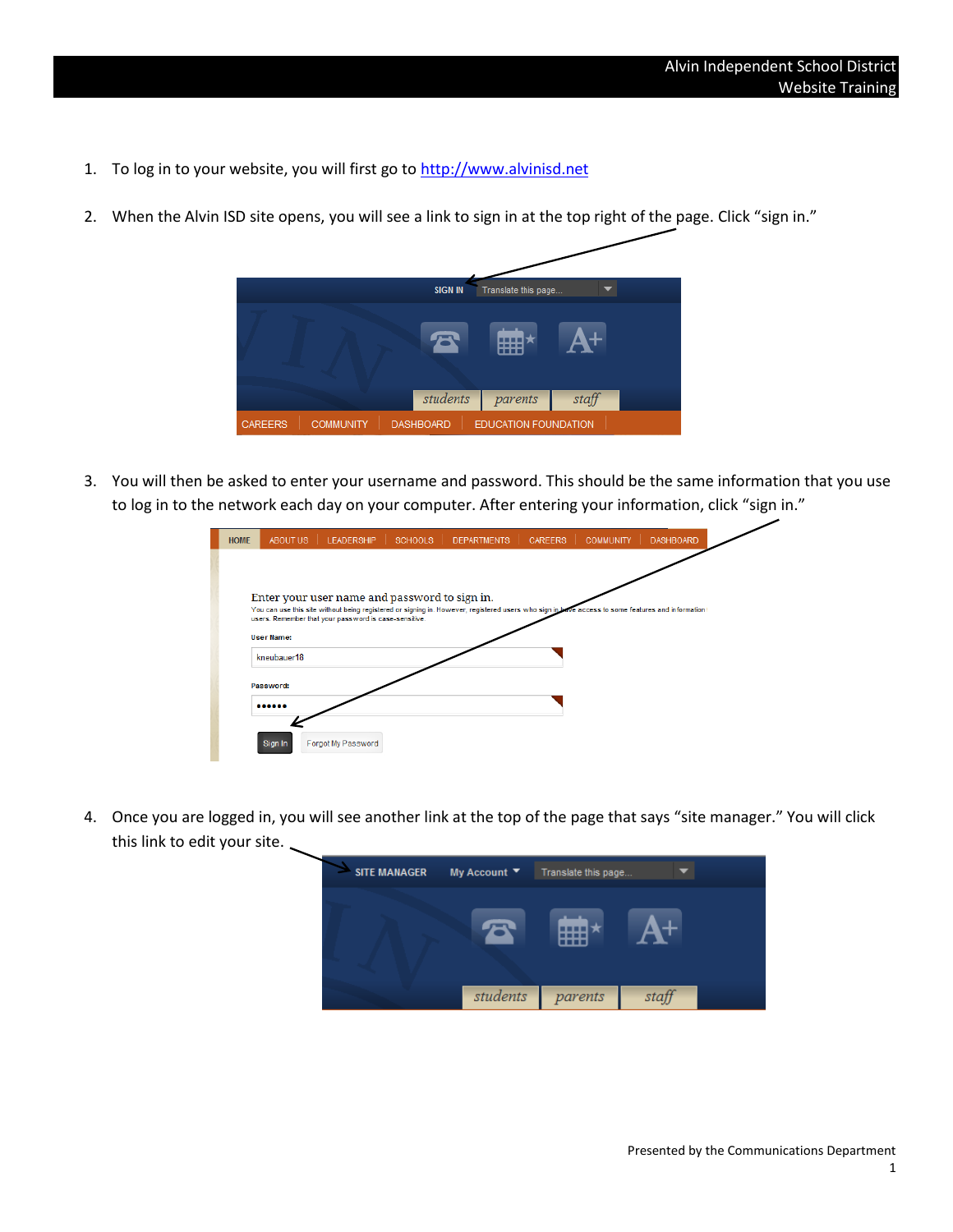5. After clicking on the site manager link, a new window will open containing the sections for which you have editing rights. By default, when each teacher logs in, he/she should have a section workspace containing a Home page and a Schedule page. You have the option to add additional pages here by clicking on "New Page."

| Centricity <sup>tm</sup>                          | View Website<br>Community & Support                                                         |                |
|---------------------------------------------------|---------------------------------------------------------------------------------------------|----------------|
| <b>V SITE &amp; CHANNELS</b><br>Teacher, Ima<br>m | Teacher, Ima<br>Section Workspace                                                           |                |
| (Melba Passmore Elementary /<br>Faculty )         | <b>Editors &amp; Views</b><br><b>Statistics</b><br>How do I?<br>Summary<br><b>Tools</b>     |                |
|                                                   | <b>Current Pages</b><br>$\Omega$<br><b>Organize Pages</b><br>Recycle Bin<br><b>New Page</b> |                |
|                                                   | <b>STATUS</b><br>PAGE                                                                       |                |
|                                                   | ACTIVE,<br>Home<br>$\boxed{\odot}$                                                          | Actions $\Psi$ |
|                                                   | <b>ACTIVE</b><br>Schedule                                                                   | Actions w      |

6. The Home page already has a template set up. Each teacher will insert an appropriate picture in the placeholder and then fill in the information that is listed to the right of the picture. Below the picture, we are asking for a brief bio.

| Teacher, Ima<br>Section Workspace                                                                                                                                                                                                                                                | <b>a</b> schoolwire                                                                   |
|----------------------------------------------------------------------------------------------------------------------------------------------------------------------------------------------------------------------------------------------------------------------------------|---------------------------------------------------------------------------------------|
| Summary<br>Editors & Viewers<br><b>Tools</b><br><b>Statistics</b><br>How do L.?                                                                                                                                                                                                  |                                                                                       |
| Home Page<br>Home                                                                                                                                                                                                                                                                |                                                                                       |
| Home<br>Create E-Alert<br>Editor Best Practices<br>Cancel<br>Save                                                                                                                                                                                                                | <b>C</b> F Options                                                                    |
| $A \bullet B \bullet B \bullet B \bullet B \bullet B \bullet B \bullet B$<br>$\mathfrak{S}$<br>· Font Size · 五·温· 《BIUS 言言言言言 三三甲甲<br>Font Name                                                                                                                                  |                                                                                       |
|                                                                                                                                                                                                                                                                                  | Name<br>Email<br>Campus Phone #<br>Room#<br>Conference Hours<br>University Alma Mater |
| <b>About Me</b><br>Please add some biographical info here.<br>(Please delete this after reading: Additional pages can be added, including:<br>· Calendar<br>· Supply List<br>· Class/Student Resources<br>· Other pages you feel would be appropriate for your teacher section.) |                                                                                       |
| <b>GNormal EHTML OPreview</b><br>$ <$ div $>$                                                                                                                                                                                                                                    | Words: 47 Characters: 347                                                             |
| Activate on my page                                                                                                                                                                                                                                                              |                                                                                       |